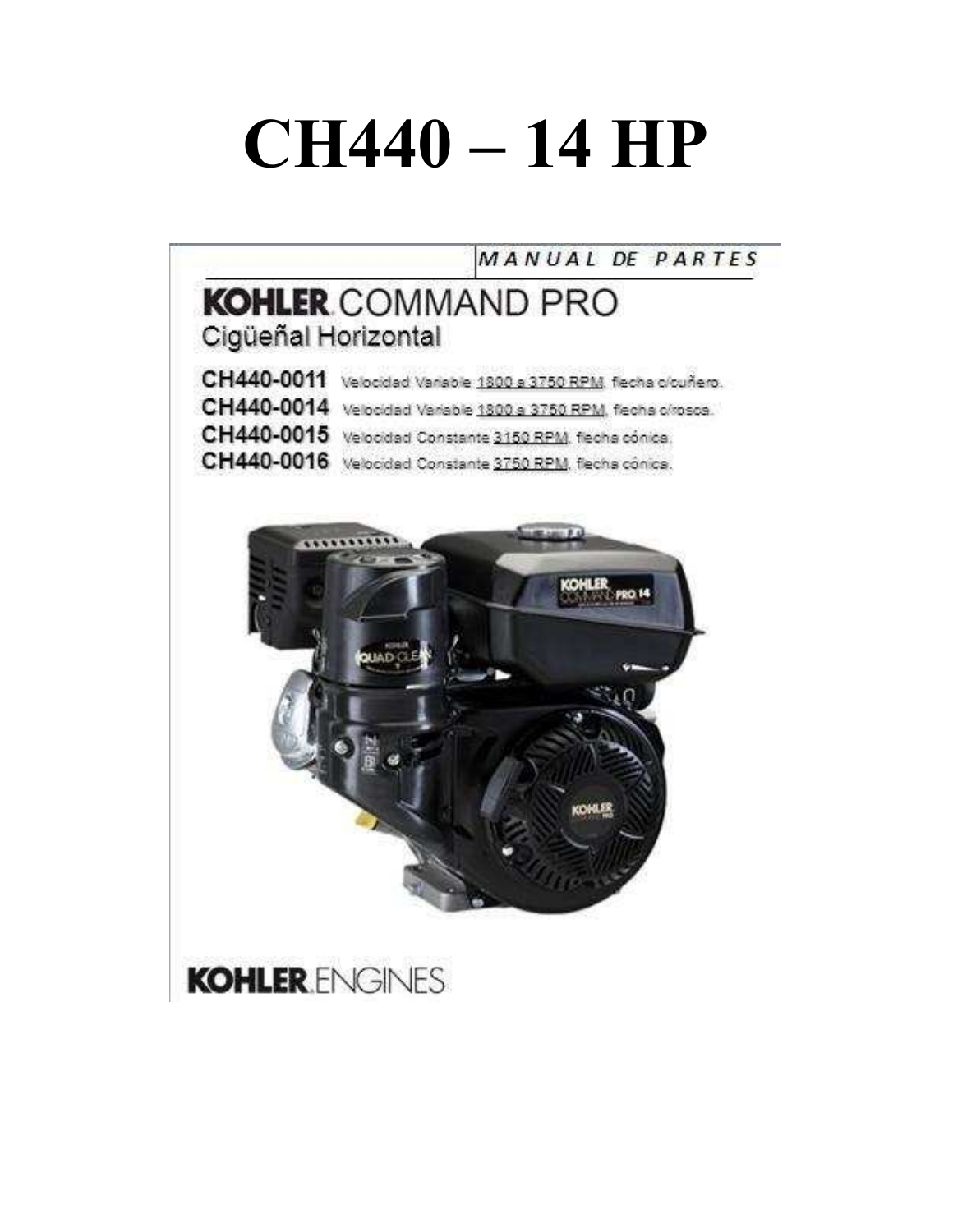## Air IntakeGroup





## Air IntakeGroup

| Ref# | Part         | <b>Description</b>                 | Qty |
|------|--------------|------------------------------------|-----|
|      | 17 083 15-S  | ELEMENT, PRE-CLEANER               |     |
|      | 17 083 03-S  | <b>IELEMENT. AIR FILTER</b>        |     |
|      | 25 086 223-S | SCREW. M6 X18                      |     |
|      | 17 094 33-S  | BASE ASSY, AIR CLEANER CYCLONIC    |     |
|      | 17 100 43-S  | NUT, HEX (M6 THREAD, M8 BODY)      |     |
|      | 25 086 217-S | <b>SCREW, COVR TO BLWR HOUSING</b> | ◠   |
|      | 14 100 09-S  | NUT, HEX FLANGE LOCK (M6)          | 2   |
|      | 17 096 79-S  | <b>COVER, AIR CLEANR ASSY</b>      |     |
|      | 17 041 37-S  | <b>GASKET, AIR CLEANER</b>         |     |
|      | 17 096 74-S  | A/C COVER/ BASE CH440              |     |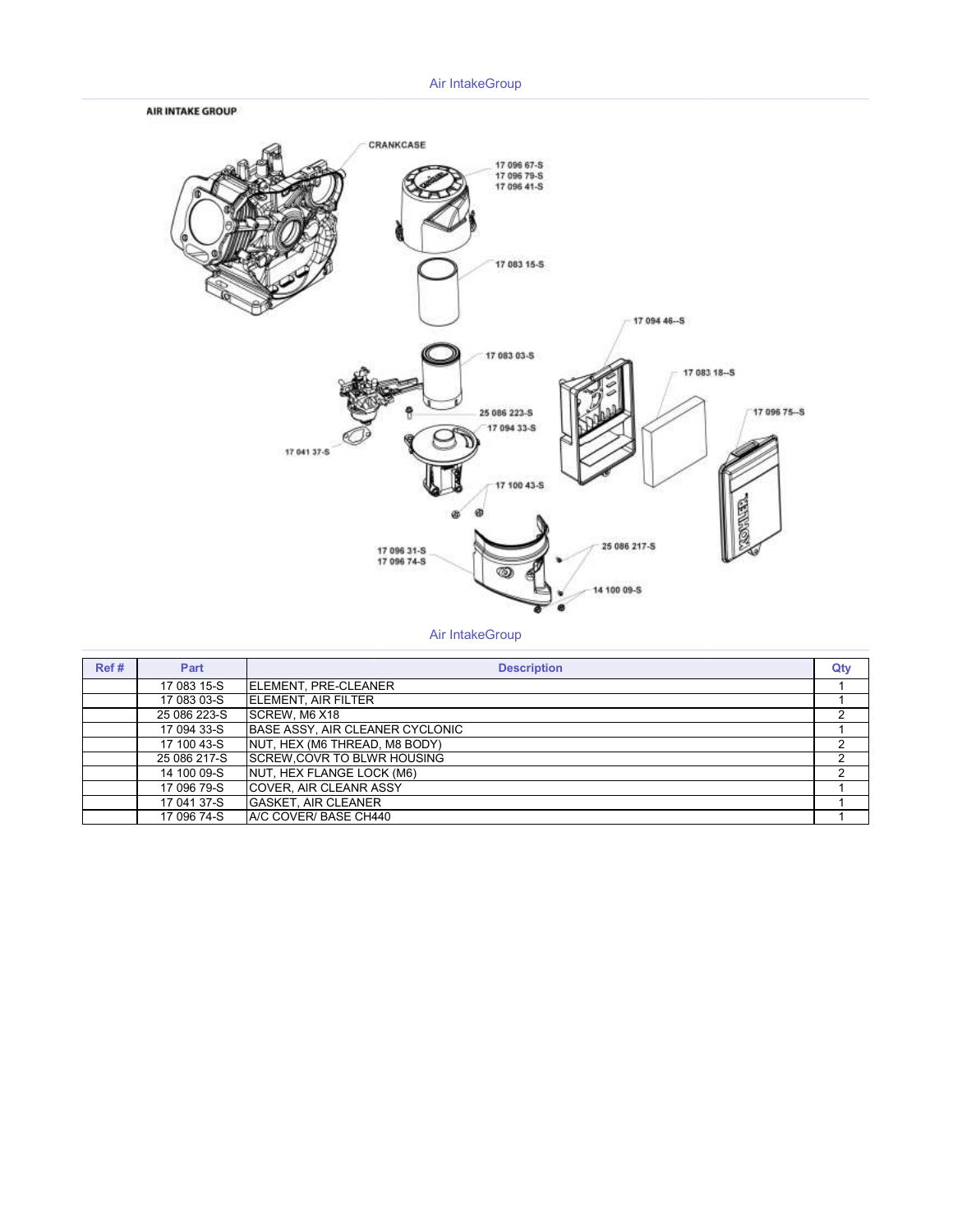

**BlowerHousingGroup** 

| Ref# | Part         | <b>Description</b>                      | Qt۱ |
|------|--------------|-----------------------------------------|-----|
|      | 25 086 159-S | SCREW, HEX FLANGE (M6) USE 25 086 433-S |     |
|      | 17 314 30-S  | ISHIELD, CYL HEAD                       |     |
|      | 17 314 55-S  | <b>ISHIELD, UPPER HEAT</b>              |     |
|      | 17 027 17-S  | HOUSING, BLOWER ASSY-USE 17 027 57-S    |     |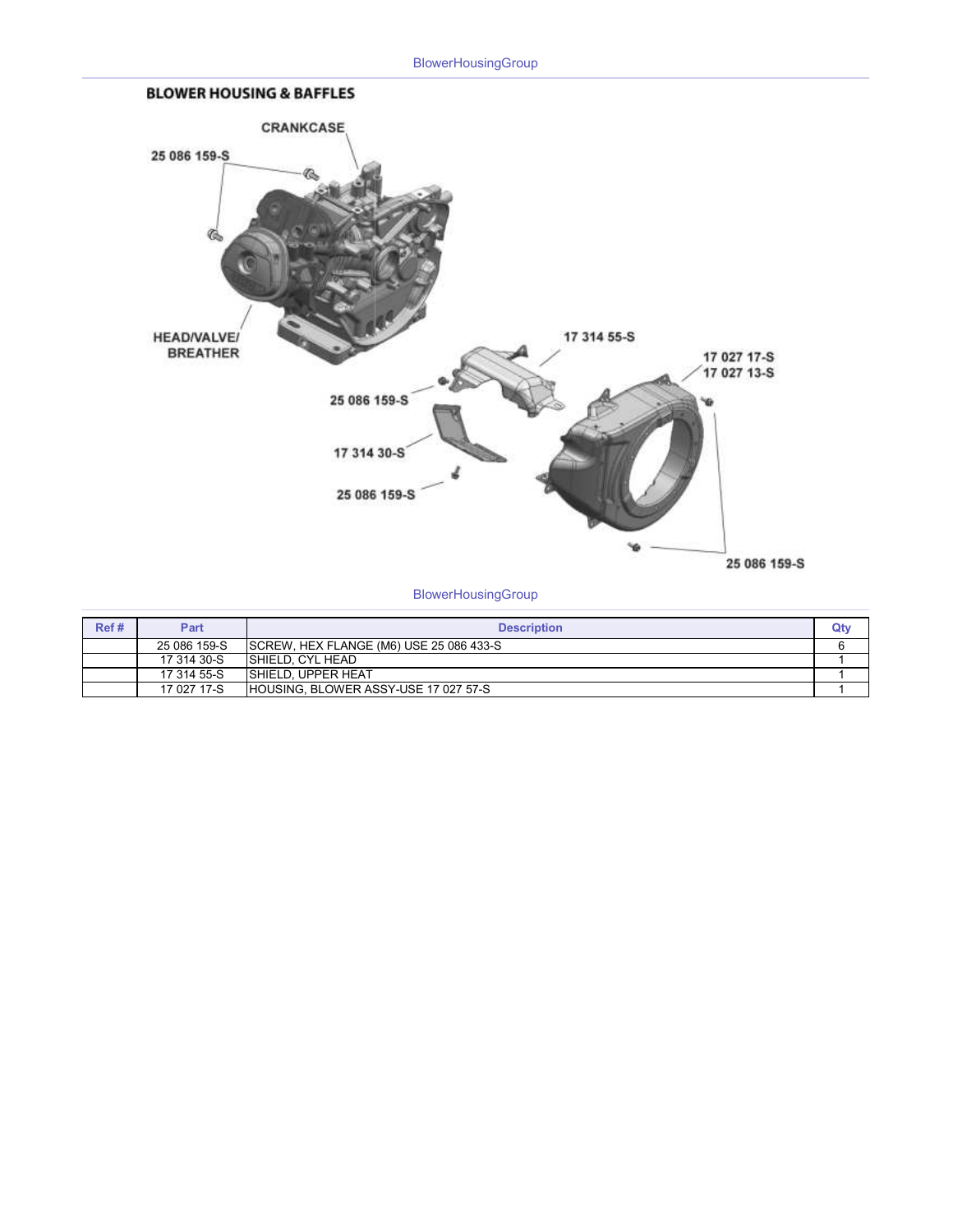

|             | ----------                    | -- |
|-------------|-------------------------------|----|
| 17 030 09-S | <b>BEARING, BALANCE SHAFT</b> |    |
| 14 154 01-S | <b>ICLIP. GOVERNOR SHAFT</b>  |    |
| 17 468 17-S | <b>WASHER, DRAIN PLUG</b>     | 2  |
| 17 139 05-S | <b>KIT. DRAIN PLUG</b>        | 2  |
| 17 032 27-S | <b>ISEAL. CRANKSHAFT</b>      |    |
| 17 380 16-S | <b>PIN. DOWEL CYL HEAD</b>    | 2  |
| 17 144 09-S | SHAFT, GOVERNOR CROSS         |    |
| 17 380 21-S | PIN, DOWEL                    | 2  |
| 17 030 10-S | <b>BEARING, CRANKSHAFT</b>    |    |
| 17 468 14-S | <b>WASHER, FLAT</b>           | 2  |
| 17 874 08-S | <b>KIT. PISTON</b>            |    |
| 17 108 03-S | <b>RING SET, PISTON</b>       |    |
| 17 018 09-S | <b>RETAINER, PISTON</b>       | 2  |
| 17 067 09-S | <b>ROD. CONNECTING ASSY</b>   |    |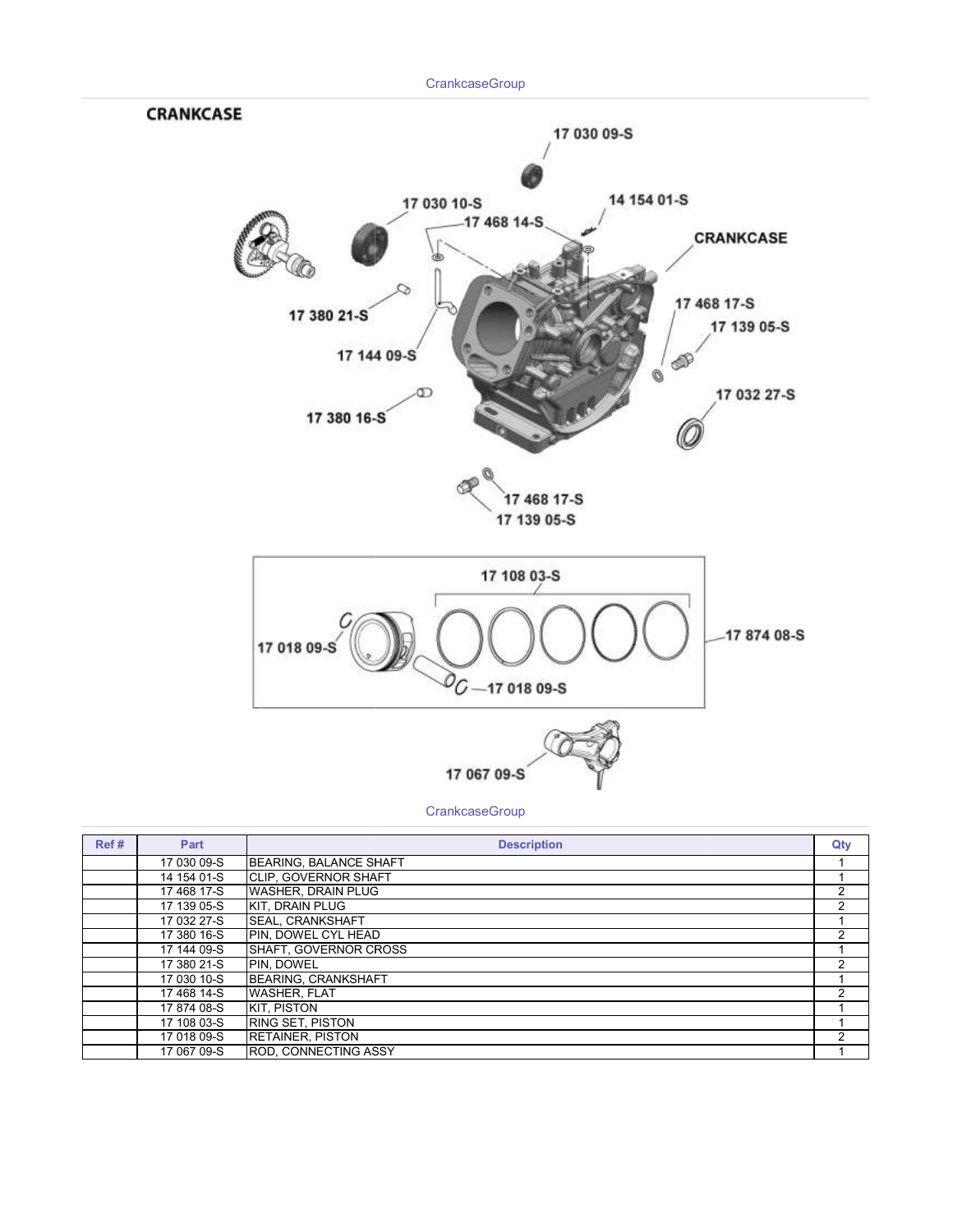# **CRANKSHAFT**



**CrankshaftGroup** 

| Ref# | Part        | <b>Description</b>      | Qt۱ |
|------|-------------|-------------------------|-----|
|      | 17 755 11-S | SHIM<br>KIT             |     |
|      | 14 340 01-S | <b>IKEY. FLYWHEEL</b>   |     |
|      | 17 014 81-S | <b>ICRANKSHAFT ASSY</b> |     |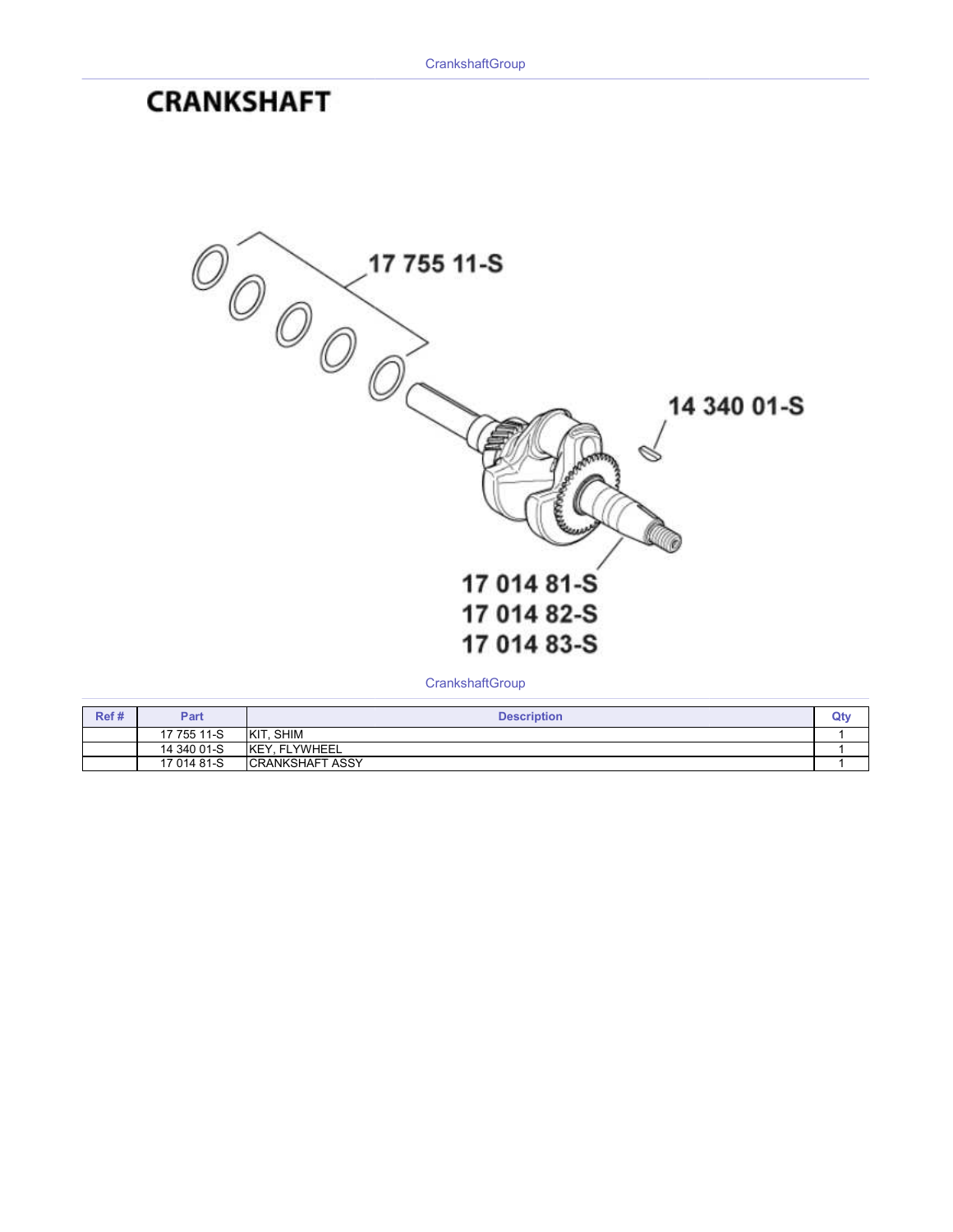Cylinder Head/BreatherGroup



| Ref# | Part         | <b>Description</b>                 | Qty            |
|------|--------------|------------------------------------|----------------|
|      | 17 123 90-S  | TUBE, BREATHER                     |                |
|      | 17 041 52-S  | <b>GASKET, VALVE COVER</b>         |                |
|      | 17 016 09-S  | <b>VALVE, EXHAUST</b>              |                |
|      | 17 032 25-S  | <b>SEAL, VALVE STEM</b>            | $\overline{2}$ |
|      | 17 089 52-S  | SPRING. VALVE                      | $\overline{c}$ |
|      | 17 018 08-S  | RETAINER, VALVE SPRING             | $\overline{2}$ |
|      | 17 017 06-S  | <b>VALVE. INTAKE</b>               |                |
|      | 17 351 03-S  | LIFTER. VALVE                      | 2              |
|      | 17 411 07-S  | ROD. PUSH                          | $\overline{2}$ |
|      | 17 318 03-S  | KIT. CYL HEAD                      |                |
|      | 17 841 53-S  | KIT. HEAD GASKET - USE 17 841 34-S |                |
|      | 14 072 02-S  | STUD, ROCKER ARM                   | $\overline{2}$ |
|      | 14 599 01-S  | PIVOT, ROCKER ARM                  | 2              |
|      | 14 100 01-S  | NUT, HEX JAM                       | 2              |
|      | 17 186 05-S  | ARM. ROCKER                        | 2              |
|      | 17 146 10-S  | PLATE. PUSHROD GUIDE               |                |
|      | 20 086 02-S  | SCREW, CYL HEAD (M10 X 80)         | 4              |
|      | 17 468 09-S  | WASHER, ASSY VALVE COVER           |                |
|      | 25 086 310-S | SCREW, VALVE COVER SEAL ASSY       |                |
|      | 17 096 15-S  | KIT, VALVE COVER ASSY              |                |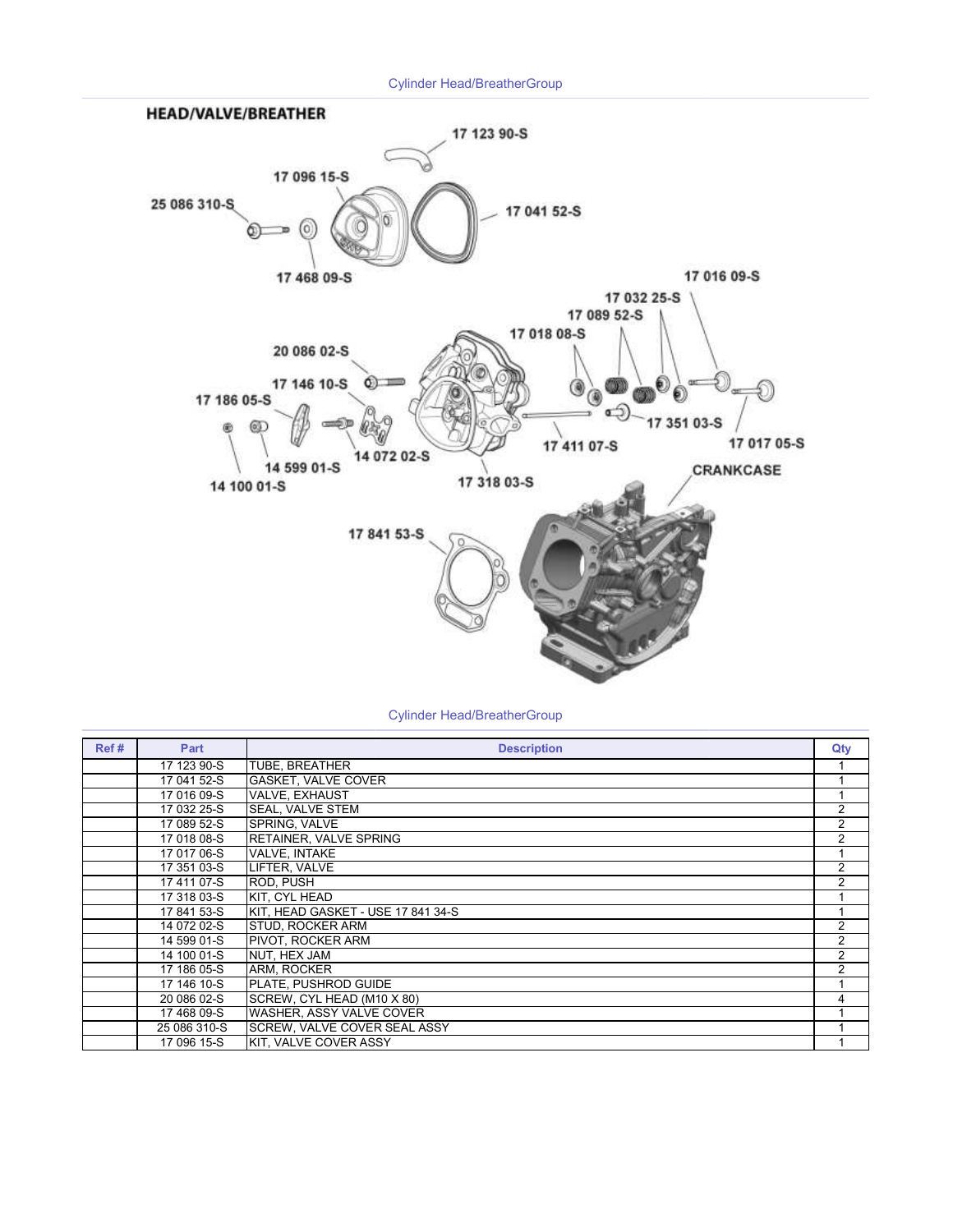

#### **EngineContolsGroup**

| Ref# | Part         | <b>Description</b>                      | Qty |
|------|--------------|-----------------------------------------|-----|
|      | 14 100 09-S  | NUT. HEX FLANGE LOCK (M6)               |     |
|      | 17 468 22-S  | WASHER, CONTROL LEVER - USE 17 468 34-S |     |
|      | 17 089 36-S  | SPRING. COMPRESSION                     |     |
|      | 25 086 159-S | SCREW, HEX FLANGE (M6) USE 25 086 433-S |     |
|      | 17 072 11-S  | STUD, CONTROL LEVER                     |     |
|      | 17 468 19-S  | <b>WASHER, FLAT</b>                     |     |
|      | 25 468 17-S  | <b>WASHER, SPRING</b>                   |     |
|      | 17 089 64-S  | <b>SPRING. GOVERNOR</b>                 |     |
|      | 17 090 46-S  | LEVER, GOVERNOR - USE 17 090 53-S       |     |
|      | 14 100 08-S  | NUT, HEX FLANGE (M6)                    |     |
|      | 25 086 166-S | SCREW, RECTANGLE HEAD (M6)              |     |
|      | 17 079 03-S  | LINKAGE. GOVERNOR                       |     |
|      | 17 089 59-S  | <b>SPRING, LINKAGE</b>                  |     |
|      | 25 468 15-S  | <b>WASHER, NYLON CONTROL LEVER</b>      |     |
|      | 17 090 22-S  | <b>CONTROL LEVER ASSY</b>               |     |
|      | 17 126 136-S | <b>BRACKET, CONTROL ASSY</b>            |     |
|      | 17 089 34-S  | SPRING, THROTTLE RETURN                 |     |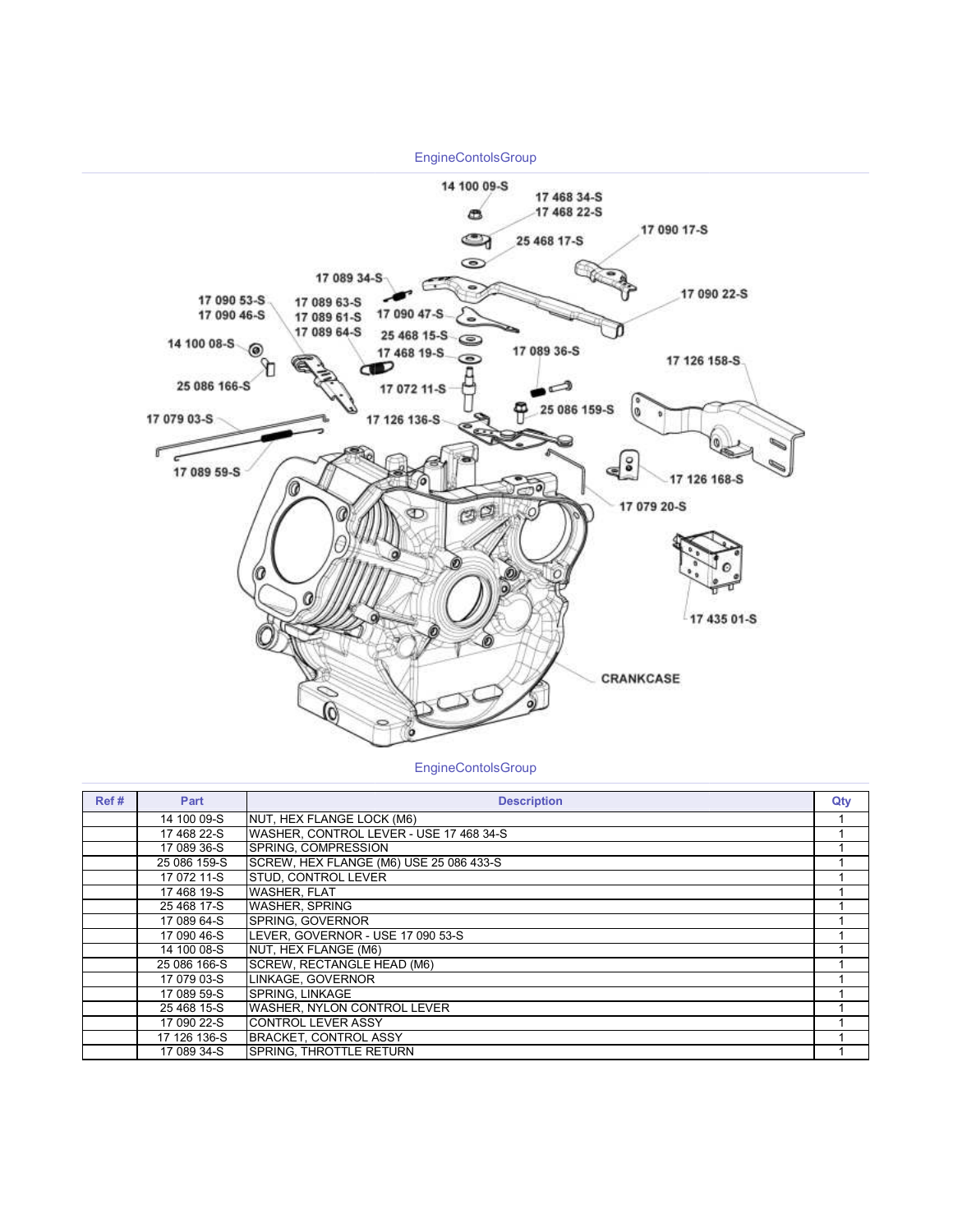





**ExhaustGroup** 

| Ref# | Part         | <b>Description</b>                                     | Qty |
|------|--------------|--------------------------------------------------------|-----|
|      | 17 068 50-S  | MUFFLER ASSY - USE 17 068 70-S                         |     |
|      | 25 086 241-S | <b>SCREW. M8 X 55</b>                                  |     |
|      | 17 041 29-S  | <b>GASKET, MUFFLER</b>                                 |     |
|      | 25 086 190-S | <b>ISCREW. SPARK ARRESTOR</b>                          |     |
|      | 25 086 185-S | SCREW, M6 X 8 HEX FLANGE HEAD                          |     |
|      | 25 086 240-S | SCREW. M10 X 25 (CKY)                                  |     |
|      | 17 533 08-S  | <b>JARRESTOR ASSY, SPARK</b><br><b>NOT ILLUSTRATED</b> |     |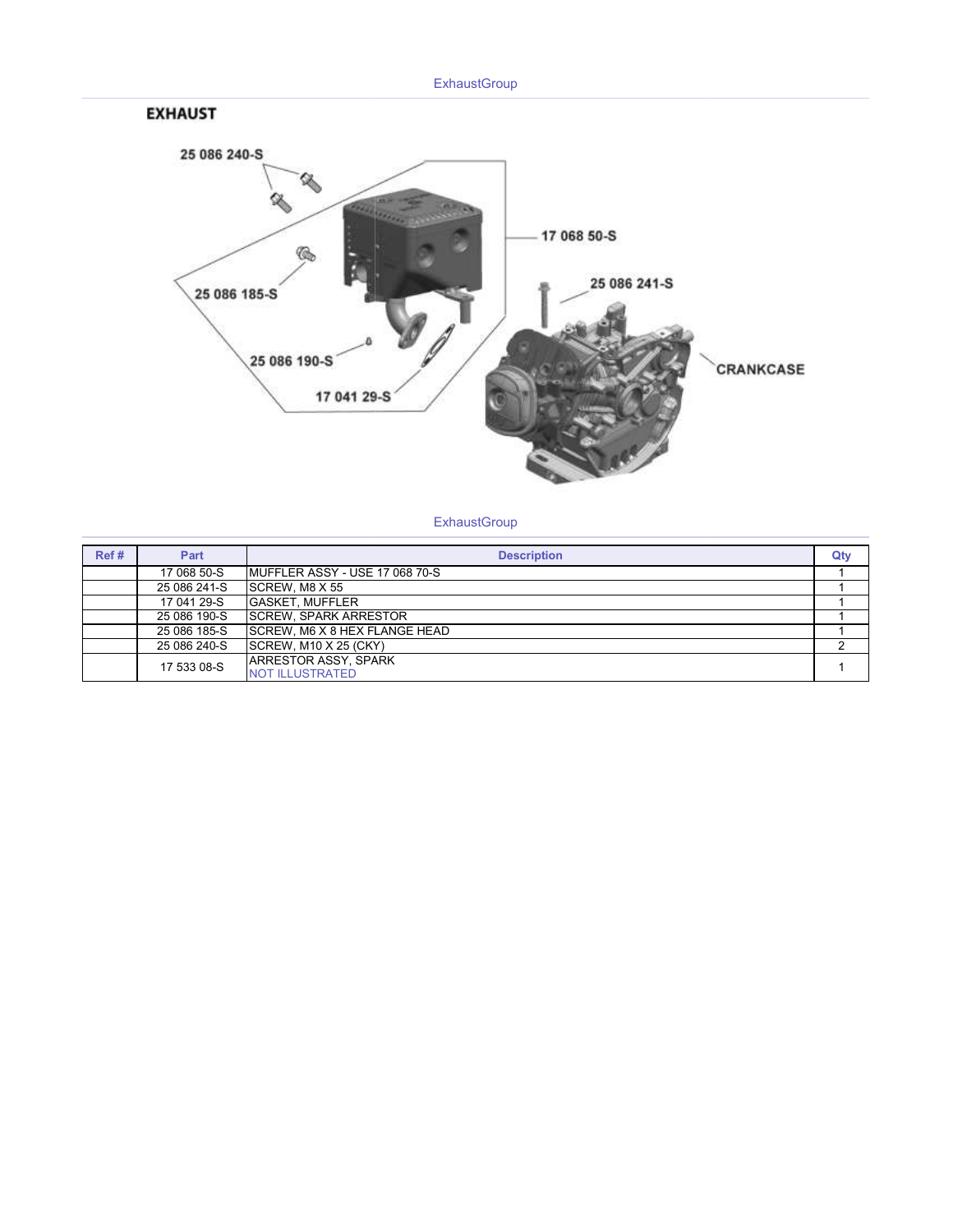## Fuel SystemGroup

#### **FUEL SYSTEM GROUP**



## Fuel SystemGroup

| Ref# | Part         | <b>Description</b>                      | Qty            |
|------|--------------|-----------------------------------------|----------------|
|      | 17 173 19-S  | CAP. EVAPORATIVE EMISSIONS              |                |
|      | 17 050 20-S  | <b>FUEL FILTER TANK</b>                 |                |
|      | 17 065 54-S  | <b>TANK. FUEL ASSY</b>                  |                |
|      | 25 086 224-S | SCREW, M8 X 20                          | 4              |
|      | 17 126 58-S  | <b>BRACKET. FUEL SUPPORT ASSY</b>       |                |
|      | M-841080-S   | NUT. FLG M8X1.25                        | $\overline{2}$ |
|      | 14 237 01-S  | <b>CLAMP, FUEL LINE</b>                 |                |
|      | 17 154 08-S  | <b>CLIP. FUEL HOSE</b>                  |                |
|      | 17 853 13-S  | KIT, CARBURETOR                         |                |
|      | 25 111 40-S  | LINE. FUEL (10"-CUT TO LENGTH)          |                |
|      | 17 294 05-S  | FITTING, FUEL ASSY                      |                |
|      | 17 072 10-S  | <b>STUD, CARBURETOR</b>                 | $\mathfrak{p}$ |
|      | 25 086 159-S | SCREW, HEX FLANGE (M6) USE 25 086 433-S |                |
|      | M-851016-S   | SCREW. FLG 8X1.25X16                    |                |
|      | 17 126 13-S  | BRACKET.FUEL SUPPORT-USE 17 126 159-S   |                |
|      | 17 090 07-S  | LEVER. FUEL SHUTOFF                     |                |
|      |              | <b>NOT ILLUSTRATED</b>                  |                |
|      | 17 090 08-S  | LEVER. CHOKE                            |                |
|      |              | <b>NOT ILLUSTRATED</b>                  |                |
|      | 17 168 07-S  | <b>KIT. INSULATOR</b>                   |                |
|      | 17 041 35-S  | KIT, GASKET INTAKE                      |                |
|      | 17 041 36-S  | <b>GASKET, CARB TO INSULATOR</b>        |                |
|      | 17 041 37-S  | <b>GASKET, AIR CLEANER</b>              |                |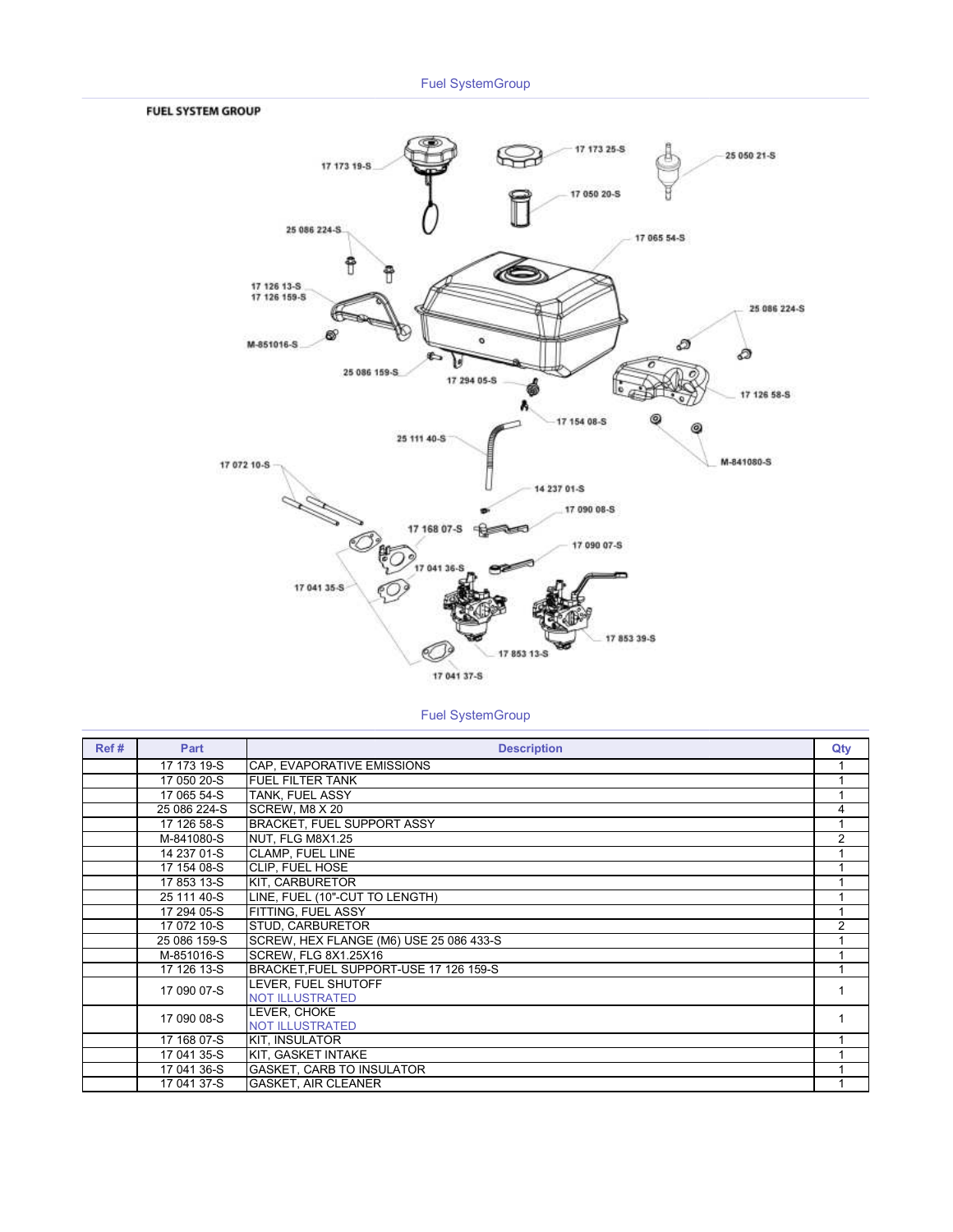

#### Ignition/ChargingGroup

| Ref# | Part         | <b>Description</b>                    | Qty |
|------|--------------|---------------------------------------|-----|
|      | 17 099 06-S  | SWITCH, ON/OFF - USE 17 099 24-S      |     |
|      | 17 518 03-S  | LEAD, OPTIONAL EQUIPMENT              |     |
|      | 17 518 06-S  | <b>LEAD. GROUND TO KILL</b>           |     |
|      | 17 100 24-S  | <b>INUT. FLYWHEEL</b>                 |     |
|      | 17 109 02-S  | ICUP. STARTER DRIVE - USE 17 109 07-S |     |
|      | 17 157 05-S  | <b>FAN. FLYWHEEL</b>                  |     |
|      | 25 132 14-S  | ISPARK PLUG. RFI                      |     |
|      | 25 086 186-S | SCREW. M6 X 25                        | ົ   |
|      | 17 584 03-S  | <b>MODULE, IGNITION</b>               |     |
|      | 17 025 06-S  | FLYWHEEL, ASSY CAST IRON              |     |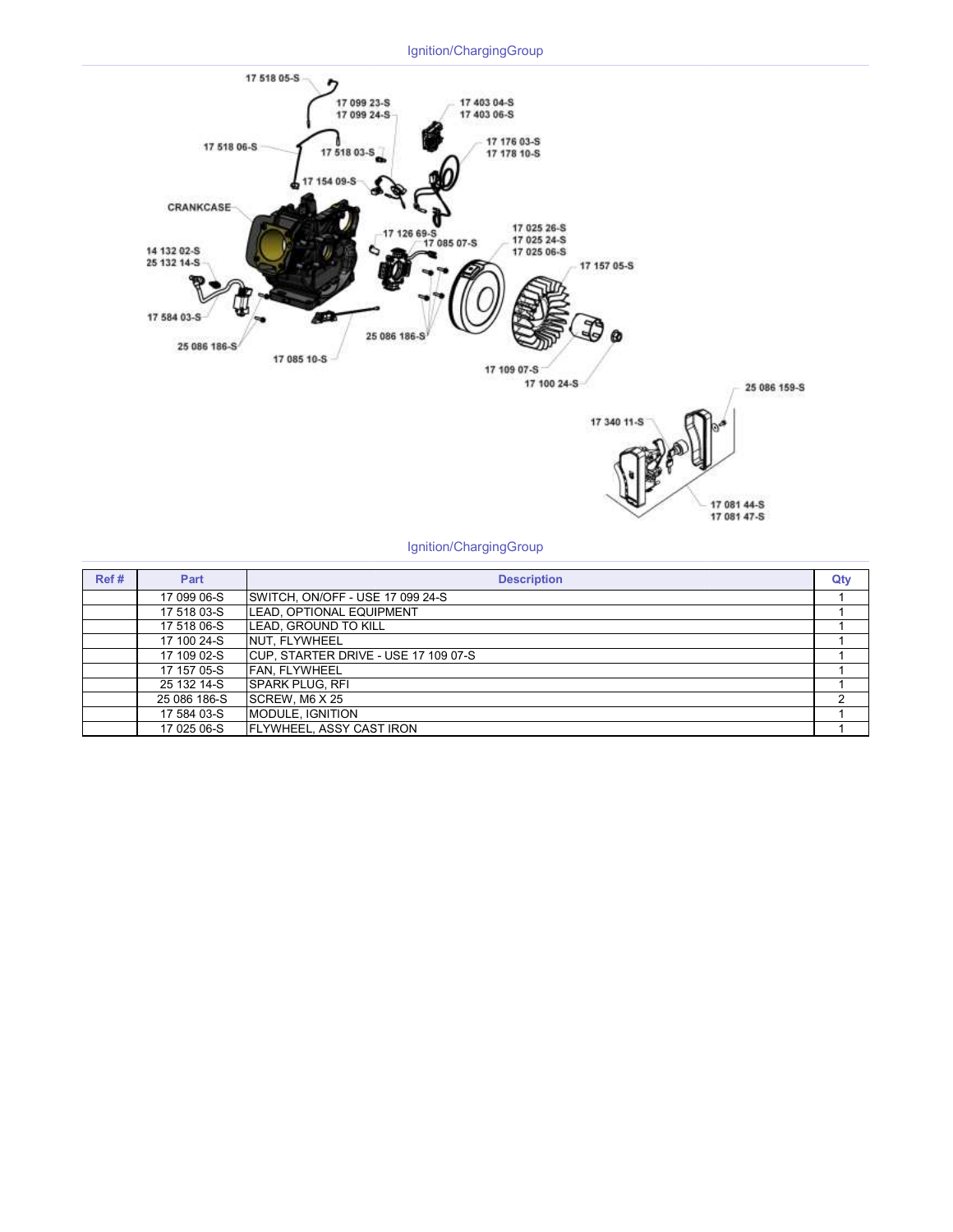

**LubricationGroup** 

| Ref# | Part         | <b>Description</b>                  | Qty |
|------|--------------|-------------------------------------|-----|
|      | 17 032 27-S  | <b>SEAL, CRANKSHAFT</b>             |     |
|      | 17 032 05-S  | IOIL SEAL - USE 17 038 08-S         | 2   |
|      | 17 173 26-S  | CAP ASSY, OIL FILL                  |     |
|      | 17 310 04-S  | <b>IGOVERNOR ASSY</b>               |     |
|      | 25 086 244-S | <b>ISCREW. HEX/PHILLIPS M5</b>      |     |
|      | 17 526 04-S  | CONTROL, OIL ALERT UNIT             |     |
|      | 17 099 05-S  | ISWITCH. OIL SENSOR ASSY            |     |
|      | 25 086 223-S | <b>ISCREW. M6 X18</b>               |     |
|      | 17 030 09-S  | BEARING, BALANCE SHAFT              |     |
|      | 17 030 10-S  | BEARING, CRANKSHAFT                 |     |
|      | 17 041 32-S  | IGASKET. CLOSURE PLATE              |     |
|      | 17 009 41-S  | KIT, CLOSURE PLATE ASSY             |     |
|      | 17 038 09-S  | <b>IDIPSTICK ASSY - (#1703808S)</b> |     |
|      | 25 086 230-S | <b>SCREW. CLOSURE PLATE (CKY)</b>   |     |